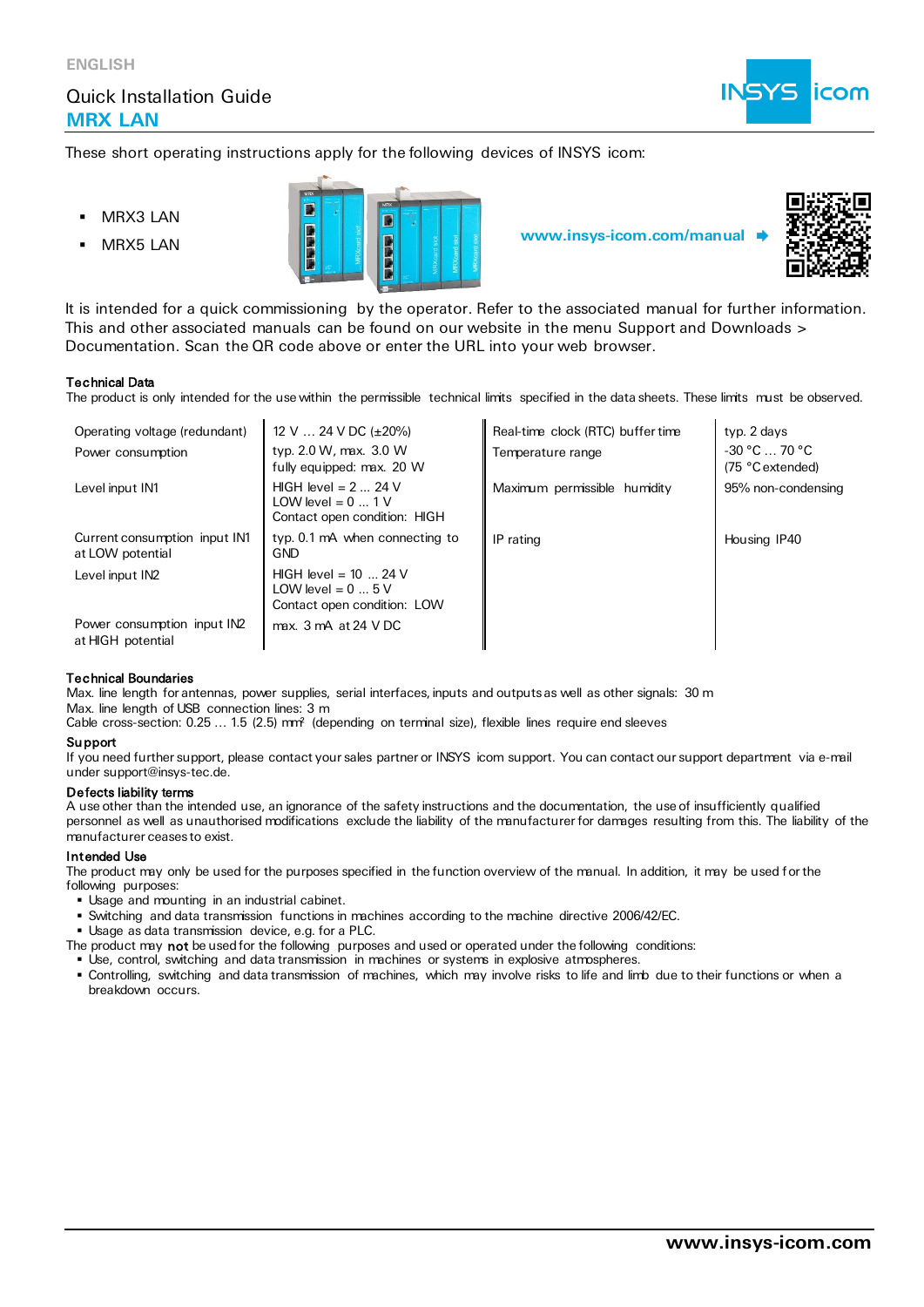

| <b>KX LAN</b> |                                               |                                                                                                                                          |                                                                                                  |               |  |
|---------------|-----------------------------------------------|------------------------------------------------------------------------------------------------------------------------------------------|--------------------------------------------------------------------------------------------------|---------------|--|
|               |                                               | $\left( 1\right)$<br><b>GND</b><br><b>Router connection</b>                                                                              |                                                                                                  |               |  |
|               | 1.                                            | Connect supply voltage $(12 \text{ V} \dots 24 \text{ V} \text{ DC } (\pm 20\%)$<br>to the terminals $V_{\pm 1}$ and GND                 |                                                                                                  |               |  |
| Α             | 2.                                            | Connect router (ETH 1) to the configuration PC<br>via Ethernet cable                                                                     |                                                                                                  |               |  |
|               | 3.                                            | Connect router (ETH 2) to the network<br>in which your system is located                                                                 |                                                                                                  |               |  |
|               | 4.                                            | Connect router (ETH 5) to the network<br>that is used to establish the Internet connection                                               |                                                                                                  |               |  |
|               |                                               |                                                                                                                                          |                                                                                                  |               |  |
|               | LAN settings of configurations PC (Windows 7) |                                                                                                                                          |                                                                                                  |               |  |
|               | $\mathbf 0$                                   | If a DHCP client is active on the PC, proceed with step C. Otherwise, either enable the<br>DHCP client or configure a static IP address. |                                                                                                  |               |  |
|               | 5.                                            |                                                                                                                                          | Open Network and Sharing Center (e.g. <b>27</b> key and search for "sharing")                    |               |  |
|               | 6.                                            | Select LAN connection and Properties                                                                                                     |                                                                                                  |               |  |
|               | 7.                                            | Select Internet Protocol Version 4 (TCP/IP) and Properties                                                                               |                                                                                                  |               |  |
|               |                                               | <b>Enable DHCP client</b>                                                                                                                | <b>Configure a static IP address</b>                                                             |               |  |
| B             | 8.                                            | Obtain an IP address automatically                                                                                                       | Use the following IP address (example):                                                          |               |  |
|               | $\mathbb{O}$                                  | It is recommended to unplug the                                                                                                          | IP address:                                                                                      | 192.168.1.2   |  |
|               |                                               | network cable briefly and plug it<br>again upon activation of the DHCP                                                                   | Subnet mask:                                                                                     | 255.255.255.0 |  |
|               |                                               | client.                                                                                                                                  | Standard gateway 192.168.1.1                                                                     |               |  |
|               |                                               |                                                                                                                                          | Preferred DNS server: 192.168.1.1                                                                |               |  |
|               |                                               |                                                                                                                                          | Please note the previous values before<br>$\mathbf 0$<br>changing the TCP/IP settings to be able |               |  |
|               |                                               |                                                                                                                                          | to restore them later.                                                                           |               |  |

# **Web interface access**

**C**

- 9. Enter IP address of the router in address bar of the browser (default: **192.168.1.1**)
- If a proxy server is enabled in your browser, this must be disabled or the IP address of the router must be added as exception.
- 10. Login with Name (default: **insys**) and Password (**icom**)
	- 11. Open the Inline Help using the button  $\overline{?}$  (Display help text) in the header
	- The links in the Inline Help lead to the Online Help with further information.
	- $\Phi$  All modified data will only be stored in the opened profile after clicking the *Save* settings button and become effective upon clicking the  $\bullet$  (Activate profile) button.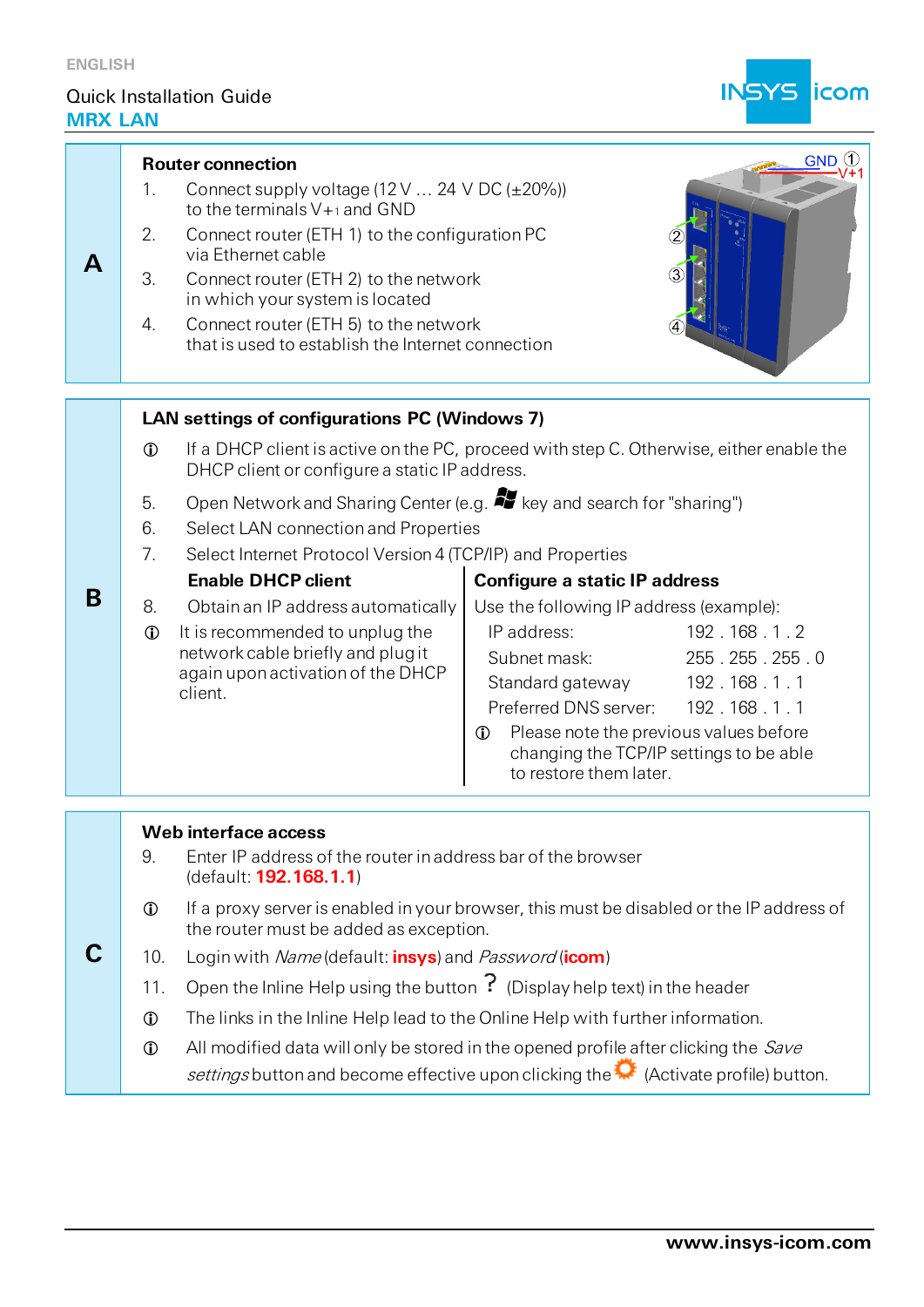

|   | Integration into a network                           |                                                                                                                                                                                                                                                                                                                                                        |                                                                                                                                  |  |  |
|---|------------------------------------------------------|--------------------------------------------------------------------------------------------------------------------------------------------------------------------------------------------------------------------------------------------------------------------------------------------------------------------------------------------------------|----------------------------------------------------------------------------------------------------------------------------------|--|--|
|   | In Menu Help > Wizards: Select Startup Wizard<br>12. |                                                                                                                                                                                                                                                                                                                                                        |                                                                                                                                  |  |  |
|   | 13.                                                  | Under Internet access<br>activate DHCP client, if a DHCP server                                                                                                                                                                                                                                                                                        | <b>Startup wizard</b>                                                                                                            |  |  |
|   |                                                      | is active<br><b>OR</b><br>enter static IP address                                                                                                                                                                                                                                                                                                      | VPN connection none<br>۰                                                                                                         |  |  |
|   |                                                      | by entering IP adress and netmask of the<br>existing network as well as default                                                                                                                                                                                                                                                                        | Internet access<br>WAN over Ethernet port 5:                                                                                     |  |  |
|   |                                                      | gateway address and DNS server<br>address of the WAN connection                                                                                                                                                                                                                                                                                        | Description<br><b>WAN</b>                                                                                                        |  |  |
|   | 14.                                                  | Enter IP address of the local<br>application network                                                                                                                                                                                                                                                                                                   | O DHCP client<br>static IP address<br>192.168.200.123<br>124<br>Default gateway<br>192.168.200.1                                 |  |  |
| D | $\mathbf 0$                                          | If the router is to be configured for the                                                                                                                                                                                                                                                                                                              | <b>DNS</b><br>192.168.200.1                                                                                                      |  |  |
|   |                                                      | icom Connectivity Suite - VPN<br>(https://connectivity.insys-icom.de),<br>select icom Connectivity Suite - VPN<br>under VPN connection and enter<br>Customer name and Device code (from<br>icom Connectivity Suite - VPN, "My<br>VPN Hub" tab). Then, the IP address in<br>the local network will be assigned by the<br>icom Connectivity Suite - VPN. | <b>Local application network</b><br><b>Description</b><br>Local LAN<br>124<br>IP address / Netmask 192.168.2.1<br>Execute wizard |  |  |
|   | 15.                                                  | Click on Execute wizard                                                                                                                                                                                                                                                                                                                                |                                                                                                                                  |  |  |
|   | $\mathbf 0$                                          | The WAN LED is blinking green during connection establishment and is illuminated<br>green as soon as a connection is established.                                                                                                                                                                                                                      |                                                                                                                                  |  |  |
|   | $\mathbf 0$                                          | If the web interface of the router does not return upon executing the wizard, click on<br>"Reload" in the browser (or Ctrl+F5).                                                                                                                                                                                                                        |                                                                                                                                  |  |  |
|   |                                                      | <b>Configuration of access data</b>                                                                                                                                                                                                                                                                                                                    |                                                                                                                                  |  |  |
|   | $\mathbf 0$                                          | User name and password for web interface access of the existing user in the default<br>settings must be changed to prevent a manipulation of the configuration by<br>unauthorised persons.                                                                                                                                                             |                                                                                                                                  |  |  |
| Е | 16.                                                  | Menu Administration > Users: Enter or change User name and Password and select<br>User group "Read/Write"                                                                                                                                                                                                                                              |                                                                                                                                  |  |  |

- 17. Store settings in profile with Save settings and activate profile with  $\color{blue}\blacktriangleright$
- A typo during entering or forgetting the configured access data require a reset to default settings to be able to access the router again.

All essential configuration steps are completed with this. Further configuration depends on your specific application. Other frequently required settings are available on the following page.